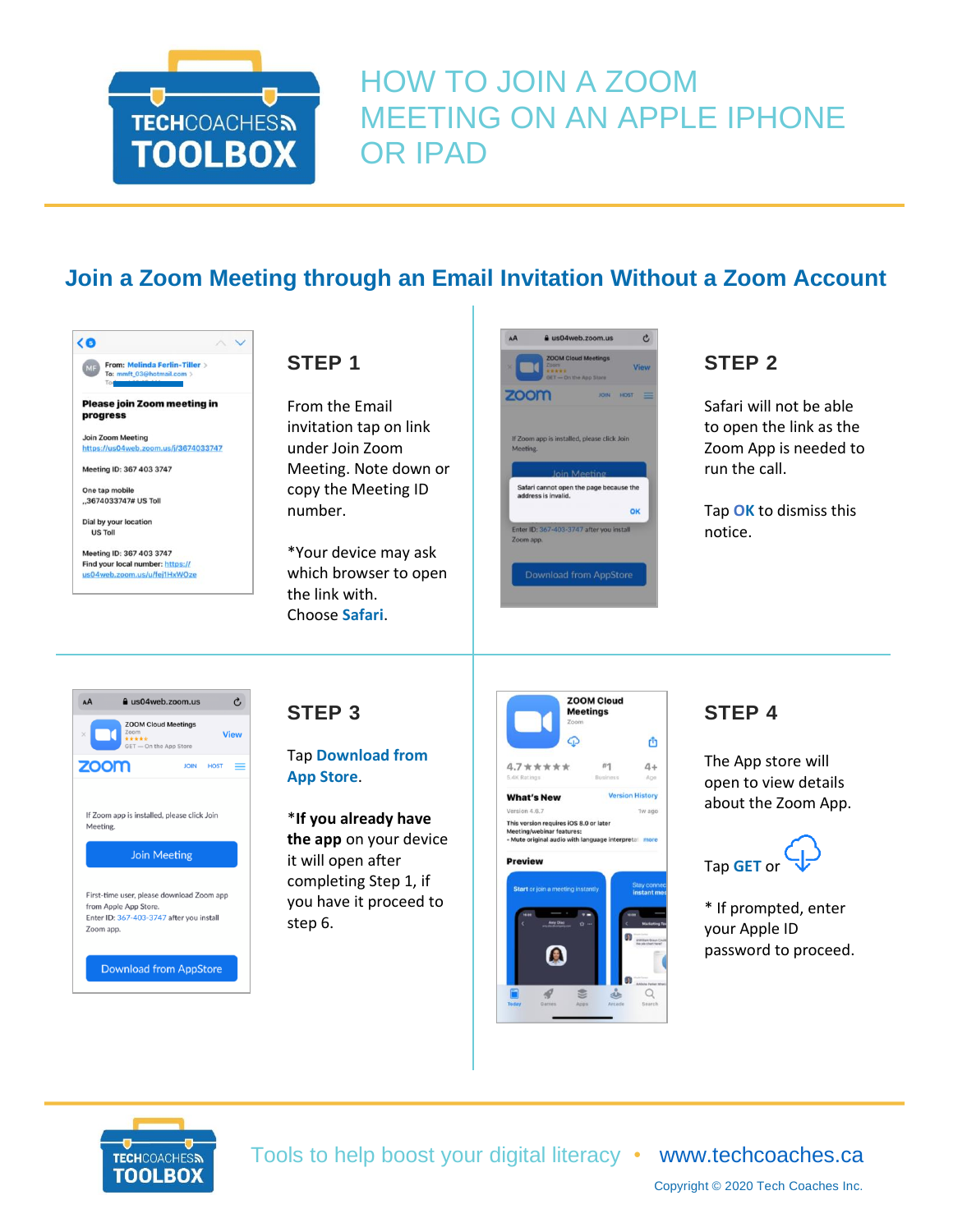

#### **STEP 5**

Once the App has been successfully downloaded, tap **Open**.



## **STEP 6**

Tap **Join Meeting**.

| <b>Cancel</b><br>Join a Meeting |                                                              |          |  |
|---------------------------------|--------------------------------------------------------------|----------|--|
| Meeting ID                      |                                                              |          |  |
| Join with a personal link name  |                                                              |          |  |
|                                 | Screen Name                                                  |          |  |
|                                 | Join                                                         |          |  |
| join the meeting                | If you received an invitation link, tap on the link again to |          |  |
| <b>JOIN OPTIONS</b>             |                                                              |          |  |
| <b>Don't Connect To Audio</b>   |                                                              |          |  |
| <b>Turn Off My Video</b>        |                                                              |          |  |
|                                 |                                                              |          |  |
| 1                               | 2<br><b>ABC</b>                                              | з<br>DEF |  |
| 4<br><b>GHI</b>                 | 5<br><b>JKL</b>                                              | 6<br>MNO |  |
| PQRS                            | 8<br>TUV                                                     | WXYZ     |  |
|                                 | O                                                            | ⊲ସ       |  |

#### **STEP 7**

Enter the **Meeting ID** found on the original email invitation, or return to the email and tap on the link.

Tap **Screen Name** type your first name.

Under **Join Options** keep switches turned off (white circles to the left) so they do not show green.



## **STEP 8**

Allow Zoom to access the microphone, tap **OK**.



Tools to help boost your digital literacy • [www.techcoaches.ca](http://www.techcoaches.ca/)